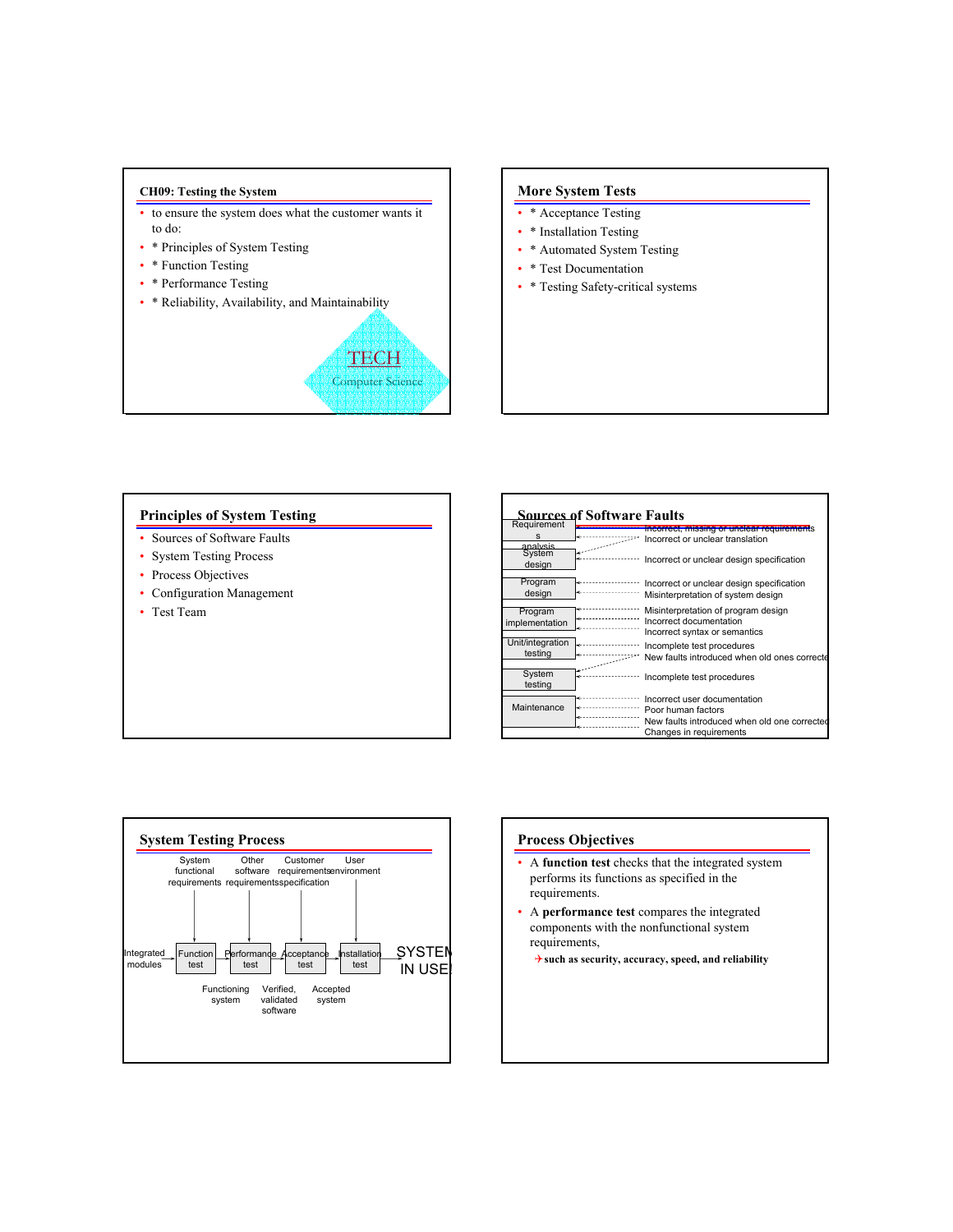## **Verified vs. Validated System**

- A **verified system** meets the requirement specifications (designer's view).
- A **validated system** meets the requirement definitions (customer's view).

## **Tests for Customers**

- An **acceptance test** assures the system meet the customers' satisfaction.
- An **installation test** assures the system is installed correctly and working at the actual customer's hardware.

#### **Configuration Management**

- A **system configuration** is a collection of system components delivered to a particular customer or operating system.
- **Configuration management** helps us keep track on the difference system configurations.
	- 4**Also keep track of change: called** change control

#### **Version and Release**

- A configuration for a particular system is sometimes called a **version**.
- A new **release** of the software is an improved (?) system intended to replace the old one.
- A **regression test** is a test applied to a new version or release to verify that it still performs the same functions in the same manner as an older one.

## **Tracking the Changes: Deltas, Separate files, and Conditional compilation**

- **Separate files**: Keep separate files for each different version or release.
- **Deltas**: Keep one main version. Other versions are stored as differences from the main version. The difference file is called a delta.
- **Conditional compilation**: One single code addresses all version. Use compiler to determine which statements apply to which versions.

### **Test Team**

- Everybody needs to be involved.
- Developers usually do unit and integration testing.
- Testers (**testing group**) do functional and performance tests.
- Testers will ask analysts or front-end people to clarify requirements.
- Users, technical writers, ...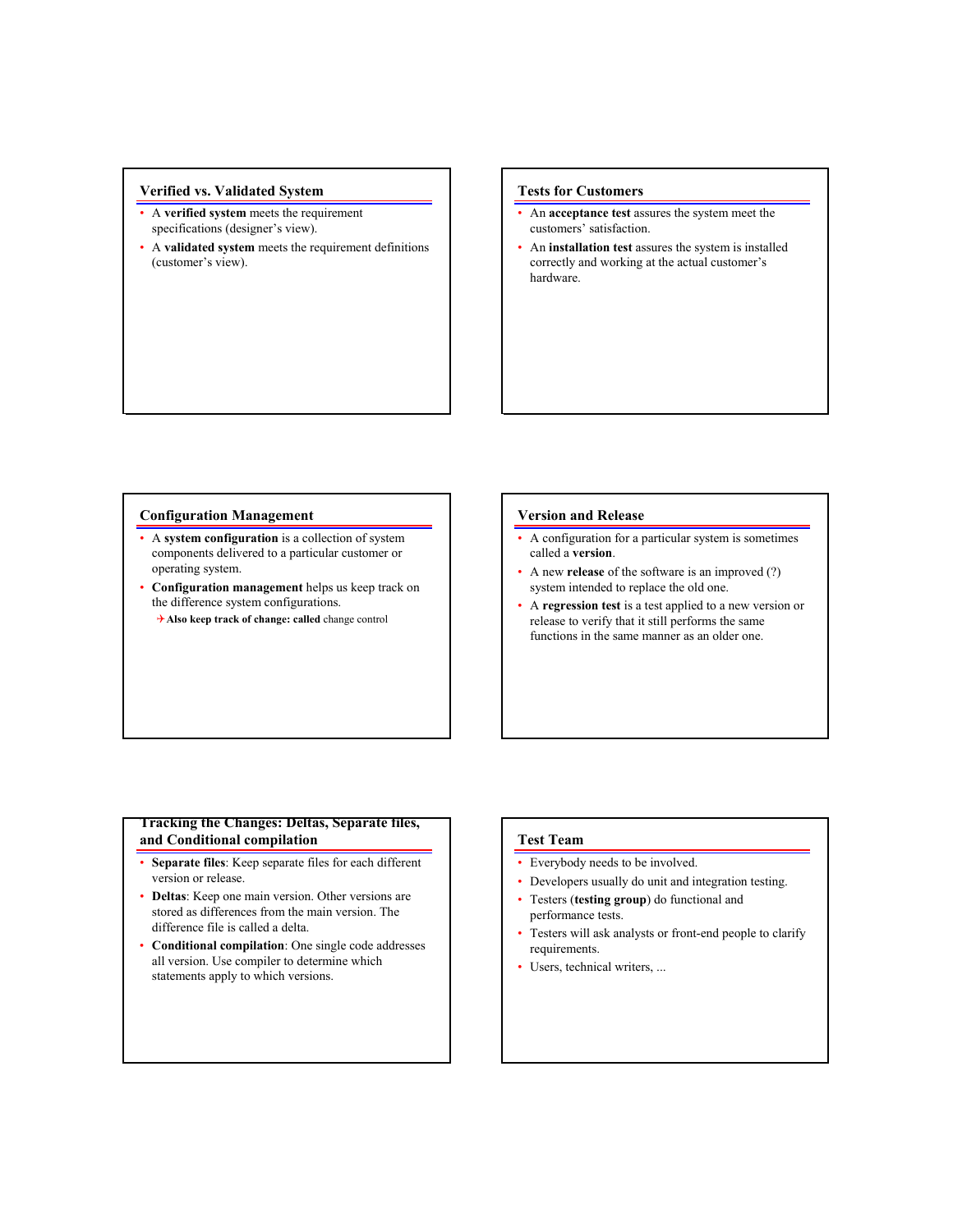## **Function Testing**

- Test what the system is supposed to do based on the system's functional requirements. Test should:
	- 4**have a high probability of detecting a fault**
	- 4**use a test team independent of the designers and programmers**
	- 4**know the expected actions and output**
	- 4**test both valid and invalid input**
	- 4**never modify the system just to make testing easier**
	- 4**have stopping criteria**

## **Performance Testing**

- addresses nonfunctional requirements.
- Types include:
	- 4**Stress tests, Volume tests -- users and data**
	- 4**Configuration test -- software and hardware configurations**
	- 4**Compatibility test -- between systems**
	- 4**Regression tests -- between versions**
	- 4**Security test**

#### **Lot more performance tests**

- 4**Timing test -- respond time**
- 4**Environmental test -- perform at installation site**
- 4**Quality tests -- reliability, availability**
- 4**Recovery tests -- restart**
- 4**Maintenance tests -- diagnostic tools and tracing**
- 4**documentation tests -- e.g. follow the installation guide**
- 4**Human factors test, usability tests.**

#### **Reliability, Availability, and Maintainability**

- Definitions
- Failure Data
- Measuring Reliability, Availability, and Maintainability
- Reliability Stability and Growth
- Reliability Prediction
- Importance of the operational Environment

### **Definitions**

- Reliability involves behavior over a period of time.
- Availability describes something at a given point in time.
- Maintainability describes what need to be done to keep the system functioning.

#### **More formal definitions**

- 4**Software** reliability **is the probability that a system will operate without failure under given condition for a give time interval.**
- 4**Software** availability **is the probability that a system is operating successfully according to specification at a given point in time.**
- 4**Software** maintainability **is the probability that a maintenance activity can be carried out within a stated time interval and using stated procedures and resources.**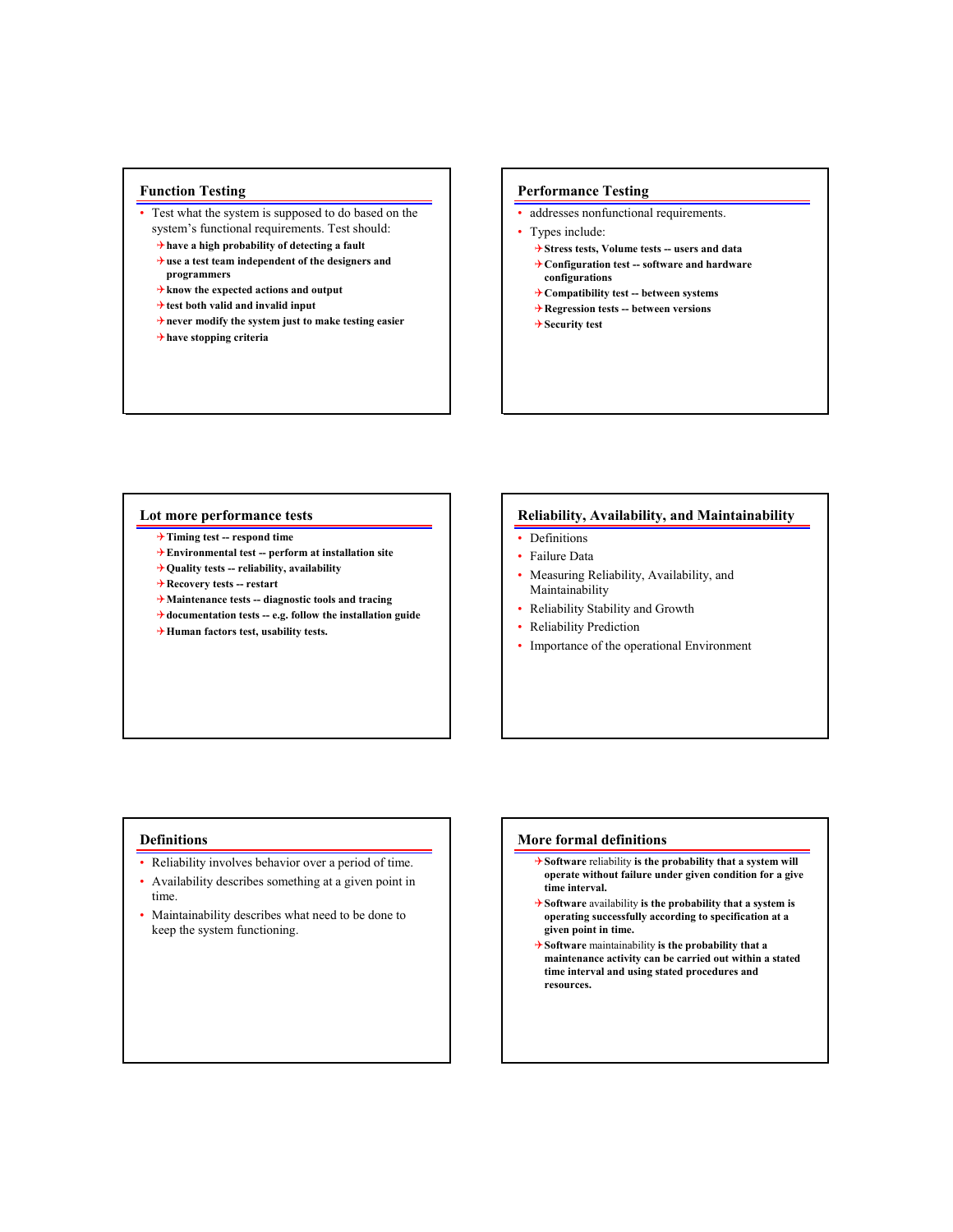## **Failure Data**

- Reliability, availability, and maintainability are measured based on the working history of a complete system.
- Failure data must be kept to allow the measurements: 4**time between each failure ("inter-failure time")**
	- 4**time for each maintenance**

## **MTTF, MTTR, MTBF**

- Mean time to failure (MTTF) is the average value of inter-failure times.
- Mean time to repair (MTTR) is the average value of time taking to fix each failure.
- Mean time between failures (MTBF):
- $MTBF = MTTF + MTTR$

## **Measuring Reliability, Availability, and Maintainability**

- Reliability =  $MTBF/(1+MTBF)$
- Availability =  $MTBF/(MTBF + MTTR)$
- Maintainability =  $1/(1 + MTTR)$

#### **Reliability Stability and Growth**

- tell us whether the software is improving
- If the inter-failure times stay the same,
- then we have reliability stability!!!
- If the inter-failure times increase,
- then we have reliability growth (getting better)!!!

#### **Reliability Prediction**

- Use historical information about failures to build a predictive models of reliability.
- $\bullet$  = assuming the change in system behavior is the same by fixing one fault as by fixing another
- - fixing one fault might introduce a lot more fault (predictive models can not take account of this problem)

### **Importance of the operational Environment**

- Capture operational profile that describes likely user input over time.
- e.g. % of create, % of delete, or % of modify used by a user
- (statistical testing) Test cases are created to test them according to the %.
	- 4**Testing concentrates on the parts of the system most likely to be used**
	- 4**Reliability from these test gives the reliability as seen by the user.**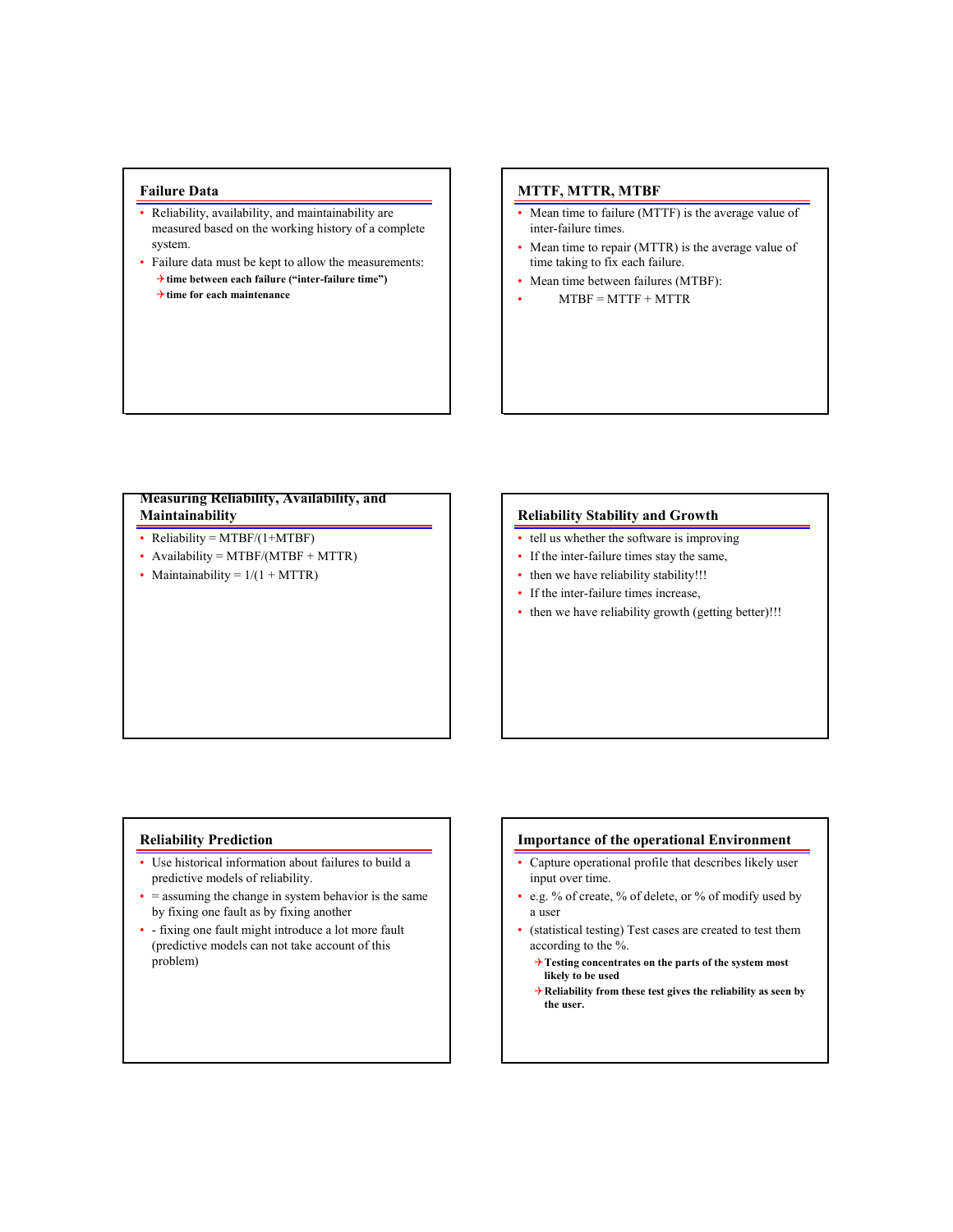## **Acceptance Testing**

- Now the customer leads testing and defines the cases to be tested.
- **Benchmark test** uses a set of test cases that represent typical conditions of usage.
- Pilot test installs the system on an experimental basis and rely on the everyday working of the system to test all functions.

## **Alpha and Beta tests**

- In house test is called an **alpha test**.
- The customer's pilot test is called **beta test**.
- **Parallel testing**: the new system operates in parallel with the previous version. (Something to fall back to in case the new one does not work!)

#### **Installation Testing**

- Final round of testing! 4**involves installing the system at customer's sites.**
- After installation, run regression test (most important test cases) to insure the software is working "in the field".
- When the customer is satisfied with the results, testing is complete and the system is formally delivered.
- Done for now!!!

#### **Automated System Testing**

- **Simulator** presents to a system all characteristics of a device or system without actually having the device or system available.
- Sometimes a device simulator is more helpful than the device itself.
- Record and Play-back testing tools to simulate users.

## **Test Documentation**

- Test Plans (covered earier)
- Test Analysis Report
- Problem Report Forms

### **Test Analysis Report**

- When a test has been administered, we analyze the results to determine if the function or performance tested meets the requirements. Anaysis Report:
	- 4**documets the results of tests**
	- 4**if a failure occurs, it provides information needed to duplicate the fauilure and to locate and fix the source of the problem.**
	- 4**provides info to determine if the probject is complete**
	- 4**establishes confidnece in the system's performance**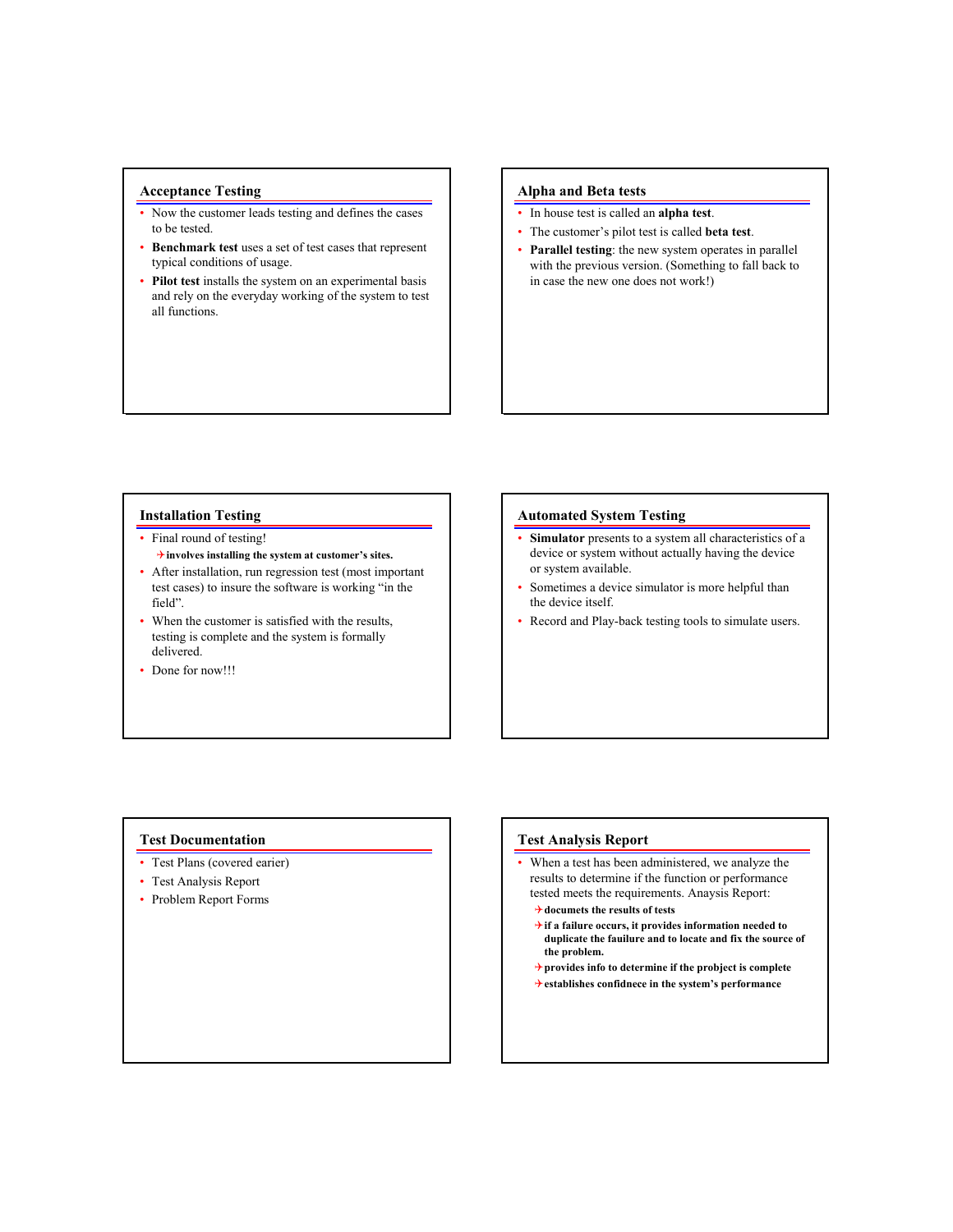## **Problem Report Forms**

- capture data about faults and failures in problem report forms
- **discrepancy report form** (it is called **MR** (modification request) in Lucent)
	- 4**is a problem report that describes occurrences of problems where actual system behaviors or attributes do not match with what we expect.**
- **fault report form** explains how a fault was found and fixed, often in response to filing a discrepancy report form.

#### **DISCREPANCY REPORT FORM DRF Number:\_\_\_\_\_\_\_\_\_\_\_\_\_\_\_\_\_\_\_\_\_\_\_\_\_\_\_\_\_\_\_\_\_\_\_\_\_\_\_\_\_\_ Tester name:\_\_\_\_\_\_\_\_\_\_\_\_\_\_\_\_\_ Date: \_\_\_\_\_\_\_\_\_\_\_\_\_\_\_\_\_\_\_\_\_\_\_\_\_\_\_\_\_\_\_\_\_\_\_ Time: \_\_\_\_\_\_\_\_\_\_\_\_\_\_\_\_\_\_\_\_\_\_\_\_\_\_\_ Test Number: \_\_\_\_\_\_\_\_\_\_\_\_\_\_\_\_\_\_\_\_\_\_\_\_\_\_\_\_\_\_ Script step executed when failure occurred: \_\_\_\_\_\_\_\_\_\_\_\_\_\_\_\_\_\_\_\_\_\_\_\_\_\_\_\_\_\_\_\_\_\_\_\_\_\_\_\_\_\_\_\_\_\_\_\_\_\_** Description of failure: **\_\_\_\_\_\_\_\_\_\_\_\_\_\_\_\_\_\_\_\_\_\_\_\_\_\_\_\_\_\_\_\_\_\_\_\_\_\_\_\_\_\_\_\_\_\_\_\_\_\_\_\_\_\_\_\_\_\_\_\_\_\_\_\_\_\_\_\_\_\_\_\_\_\_\_\_\_\_\_\_\_\_\_\_\_\_\_ \_\_\_\_\_\_\_\_\_\_\_\_\_\_\_\_\_\_\_\_\_\_\_\_\_\_\_\_\_\_\_\_\_\_\_\_\_\_\_\_\_\_\_\_\_\_\_\_\_\_\_\_\_\_\_\_\_\_\_\_\_\_\_\_\_\_\_\_\_\_\_\_\_\_\_\_\_\_\_\_\_\_\_\_\_\_\_ \_\_\_\_\_\_\_\_\_\_\_\_\_\_\_\_\_\_\_\_\_\_\_\_\_\_\_\_\_\_\_\_\_\_\_\_\_\_\_\_\_\_\_\_\_\_\_\_\_\_\_\_\_\_\_\_\_\_\_\_\_\_\_\_\_\_\_\_\_\_\_\_\_\_\_\_\_\_\_\_\_\_\_\_\_\_\_ Activities before occurrence of failure: \_\_\_\_\_\_\_\_\_\_\_\_\_\_\_\_\_\_\_\_\_\_\_\_\_\_\_\_\_\_\_\_\_\_\_\_\_\_\_\_\_\_\_\_\_\_\_\_\_\_\_\_\_\_\_\_\_\_\_\_\_\_\_\_\_\_\_\_\_\_\_\_\_\_\_\_\_\_\_\_\_\_\_\_\_\_\_ \_\_\_\_\_\_\_\_\_\_\_\_\_\_\_\_\_\_\_\_\_\_\_\_\_\_\_\_\_\_\_\_\_\_\_\_\_\_\_\_\_\_\_\_\_\_\_\_\_\_\_\_\_\_\_\_\_\_\_\_\_\_\_\_\_\_\_\_\_\_\_\_\_\_\_\_\_\_\_\_\_\_\_\_\_\_\_ Expected results: \_\_\_\_\_\_\_\_\_\_\_\_\_\_\_\_\_\_\_\_\_\_\_\_\_\_\_\_\_\_\_\_\_\_\_\_\_\_\_\_\_\_\_\_\_\_\_\_\_\_\_\_\_\_\_\_\_\_\_\_\_\_\_\_\_\_\_\_\_\_\_\_\_\_\_\_\_\_\_\_\_\_\_\_\_\_\_ \_\_\_\_\_\_\_\_\_\_\_\_\_\_\_\_\_\_\_\_\_\_\_\_\_\_\_\_\_\_\_\_\_\_\_\_\_\_\_\_\_\_\_\_\_\_\_\_\_\_\_\_\_\_\_\_\_\_\_\_\_\_\_\_\_\_\_\_\_\_\_\_\_\_\_\_\_\_\_\_\_\_\_\_\_\_\_ Requirements affected: \_\_\_\_\_\_\_\_\_\_\_\_\_\_\_\_\_\_\_\_\_\_\_\_\_\_\_\_\_\_\_\_\_\_\_\_\_\_\_\_\_\_\_\_\_\_\_\_\_\_\_\_\_\_\_\_\_\_\_\_\_\_\_\_\_\_\_\_\_\_\_\_\_\_\_\_\_\_\_\_\_\_\_\_\_\_\_ \_\_\_\_\_\_\_\_\_\_\_\_\_\_\_\_\_\_\_\_\_\_\_\_\_\_\_\_\_\_\_\_\_\_\_\_\_\_\_\_\_\_\_\_\_\_\_\_\_\_\_\_\_\_\_\_\_\_\_\_\_\_\_\_\_\_\_\_\_\_\_\_\_\_\_\_\_\_\_\_\_\_\_\_\_\_\_ Effect of failure on test: \_\_\_\_\_\_\_\_\_\_\_\_\_\_\_\_\_\_\_\_\_\_\_\_\_\_\_\_\_\_\_\_\_\_\_\_\_\_\_\_\_\_\_\_\_\_\_\_\_\_\_\_\_\_\_\_\_\_\_\_\_\_\_\_\_\_\_\_\_\_\_\_\_\_\_\_\_\_\_\_\_\_\_\_\_\_\_ \_\_\_\_\_\_\_\_\_\_\_\_\_\_\_\_\_\_\_\_\_\_\_\_\_\_\_\_\_\_\_\_\_\_\_\_\_\_\_\_\_\_\_\_\_\_\_\_\_\_\_\_\_\_\_\_\_\_\_\_\_\_\_\_\_\_\_\_\_\_\_\_\_\_\_\_\_\_\_\_\_\_\_\_\_\_\_ Effect of failure on system: \_\_\_\_\_\_\_\_\_\_\_\_\_\_\_\_\_\_\_\_\_\_\_\_\_\_\_\_\_\_\_\_\_\_\_\_\_\_\_\_\_\_\_\_\_\_\_\_\_\_\_\_\_\_\_\_\_\_\_\_\_\_\_\_\_\_\_\_\_\_\_\_\_\_\_\_\_\_\_\_\_\_\_\_\_\_\_ \_\_\_\_\_\_\_\_\_\_\_\_\_\_\_\_\_\_\_\_\_\_\_\_\_\_\_\_\_\_\_\_\_\_\_\_\_\_\_\_\_\_\_\_\_\_\_\_\_\_\_\_\_\_\_\_\_\_\_\_\_\_\_\_\_\_\_\_\_\_\_\_\_\_\_\_\_\_\_\_\_\_\_\_\_\_\_** Severity level:<br>(LOW) 1 **(LOW) 1 2 3 4 5 (HIGH) Discrepancy report form**

|                                                                                                                                                                                      |                  | <b>FAULT REPORT</b>                                                                           |                                                |        |             | S.P0204.6.10.3016      |                                                                                        |  |
|--------------------------------------------------------------------------------------------------------------------------------------------------------------------------------------|------------------|-----------------------------------------------------------------------------------------------|------------------------------------------------|--------|-------------|------------------------|----------------------------------------------------------------------------------------|--|
| ORIGINATOR:                                                                                                                                                                          | Joe Bloggs       |                                                                                               |                                                |        |             |                        |                                                                                        |  |
| <b>BRIEF TITLE:</b><br>Exception 1 in dps c.c line 620 raised by NAS                                                                                                                 |                  |                                                                                               |                                                |        |             |                        |                                                                                        |  |
| <b>FULL DESCRIPTION</b><br>link (emulator switched to standby link), then re-enabled the disabled link and CDIS exceptioned as above. (I<br>think the re-enabling is a red herring.) |                  |                                                                                               |                                                |        |             | (during database load) | Started NAS endurance and allowed it to run for a few minutes. Disabled the active NAS |  |
| <b>ASSIGNED FOR EVALUATION TO:</b>                                                                                                                                                   |                  |                                                                                               |                                                |        | DATE:       |                        |                                                                                        |  |
| CATEGORISATION:<br>SEND COPIES FOR INFORMATION TO:<br>EVALUATOR: $\mathcal{A}_{\text{Cov}}$                                                                                          |                  | $0$ $\mathcal{P}$ 2 3 Design Spec Docn                                                        |                                                | DATE:  | 8/7/92      |                        |                                                                                        |  |
| <b>CONFIGURATION ID</b>                                                                                                                                                              |                  | <b>ASSIGNED TO</b>                                                                            |                                                |        | <b>PART</b> |                        |                                                                                        |  |
| dpo s.c                                                                                                                                                                              |                  |                                                                                               |                                                |        |             |                        |                                                                                        |  |
|                                                                                                                                                                                      |                  | COMMENTS: dpo s.c appears to try to use an invalid CID, instead of relecting the message, AWJ |                                                |        |             |                        |                                                                                        |  |
|                                                                                                                                                                                      |                  |                                                                                               |                                                |        |             |                        |                                                                                        |  |
| <b>ITEMS CHANGED</b>                                                                                                                                                                 |                  |                                                                                               |                                                |        |             |                        |                                                                                        |  |
| <b>CONFIGURATION ID</b>                                                                                                                                                              | IMPLEMENTOR/DATE |                                                                                               | <b>REVIEWER/DATE</b><br><b>BUILD/ISSUE NUM</b> |        |             | <b>INTEGRATOR/DATE</b> |                                                                                        |  |
| dpo s.c v.10                                                                                                                                                                         |                  | AW.I 8/7/92                                                                                   | <b>MAR</b>                                     | 8/7/92 | 6.120       |                        | RA 8-7-92                                                                              |  |
|                                                                                                                                                                                      |                  |                                                                                               |                                                |        |             |                        |                                                                                        |  |
| <b>COMMENTS:</b>                                                                                                                                                                     |                  |                                                                                               |                                                |        |             |                        |                                                                                        |  |
|                                                                                                                                                                                      |                  |                                                                                               | <b>CLOSED</b>                                  |        |             |                        |                                                                                        |  |
| FAULT CONTROLLER: 42                                                                                                                                                                 |                  |                                                                                               | DATE: 9/7/92                                   |        |             |                        |                                                                                        |  |

#### **Testing Safety-critical systems**

- **Safety-critical systems**: failure of the system can harm or kill people!
- Ultrahigh reliability system: has at most one failure in  $10^{9}$  hours!
	- 4**i.e. the system can fail at most once in over 100,000 years of operation.**
- Problem: if a program has worked failure-free for x hours, there is about a 50:50 chance that it will survive the next x hours before failing!

## **Methods to help understand and assure reliability**

- Design Diversity
- Software Safety Cases
- Cleanroom

## **Design Diversity**

- built software using same requirements specifications,
- but in several independent different designs to form several independent systems.
- Each system runs in parallel and
- a voting scheme coordinates actions when one system's results differ from the others'
- e.g. U.S. space shuttle